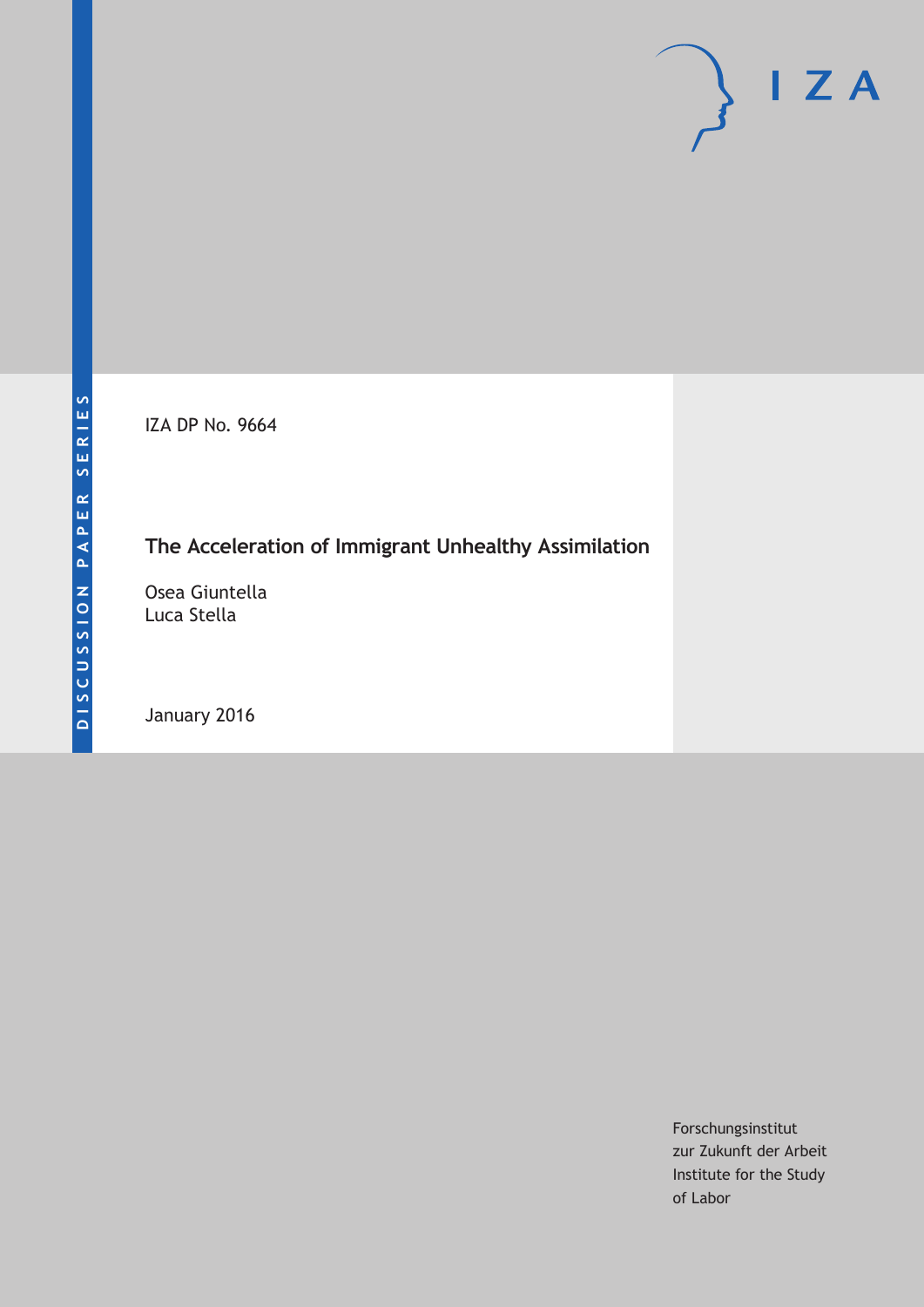# **The Acceleration of Immigrant Unhealthy Assimilation**

# **Osea Giuntella**

*University of Oxford and IZA* 

## **Luca Stella**

*University of Wuppertal and IZA* 

Discussion Paper No. 9664 January 2016

IZA

P.O. Box 7240 53072 Bonn Germany

Phone: +49-228-3894-0 Fax: +49-228-3894-180 E-mail: iza@iza.org

Any opinions expressed here are those of the author(s) and not those of IZA. Research published in this series may include views on policy, but the institute itself takes no institutional policy positions. The IZA research network is committed to the IZA Guiding Principles of Research Integrity.

The Institute for the Study of Labor (IZA) in Bonn is a local and virtual international research center and a place of communication between science, politics and business. IZA is an independent nonprofit organization supported by Deutsche Post Foundation. The center is associated with the University of Bonn and offers a stimulating research environment through its international network, workshops and conferences, data service, project support, research visits and doctoral program. IZA engages in (i) original and internationally competitive research in all fields of labor economics, (ii) development of policy concepts, and (iii) dissemination of research results and concepts to the interested public.

IZA Discussion Papers often represent preliminary work and are circulated to encourage discussion. Citation of such a paper should account for its provisional character. A revised version may be available directly from the author.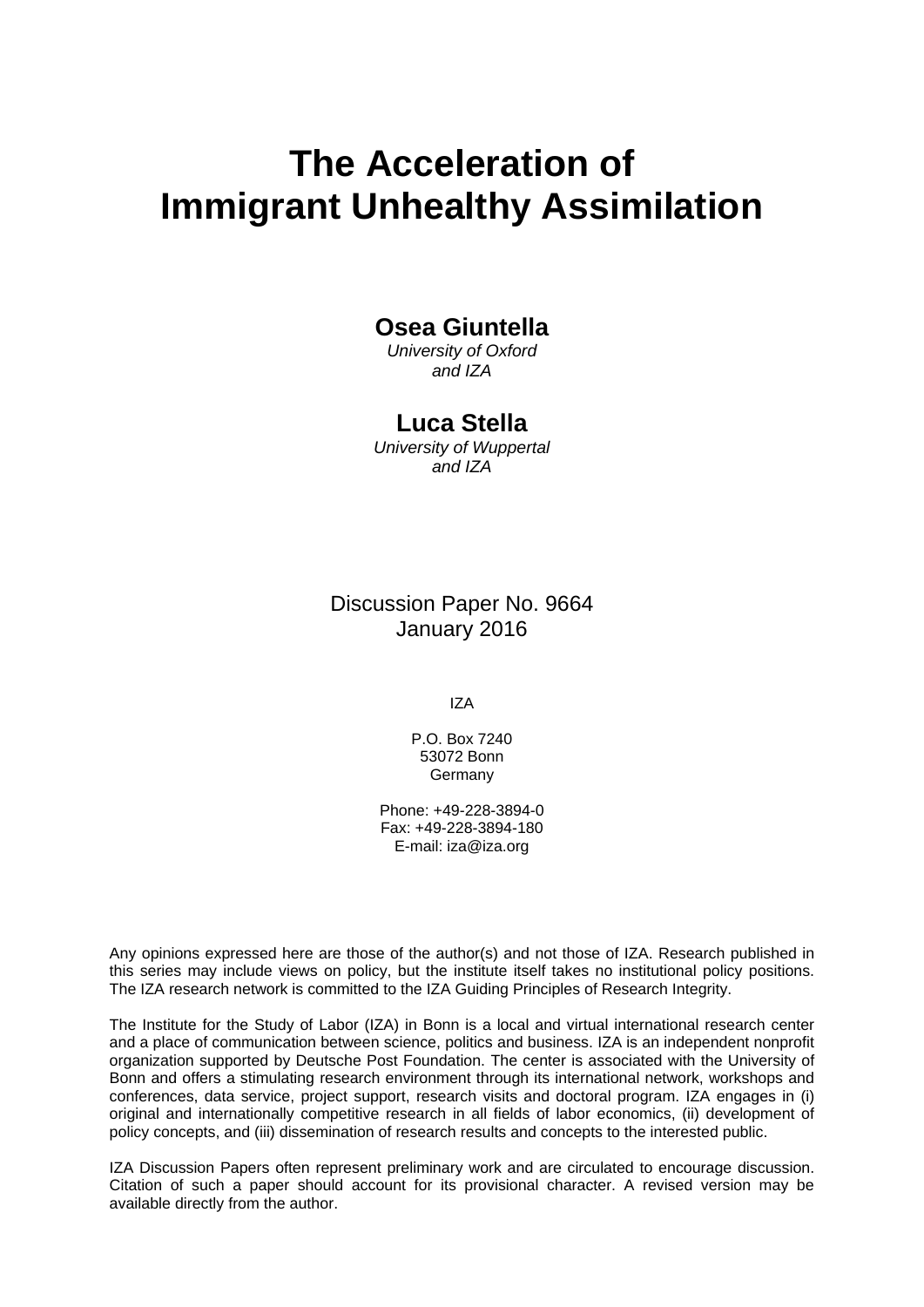IZA Discussion Paper No. 9664 January 2016

# **ABSTRACT**

# **The Acceleration of Immigrant Unhealthy Assimilation\***

It is well-known that immigrants tend to be healthier than US natives and that this advantage erodes with time spent in the US. However, we know less about the heterogeneity of these trajectories among arrival cohorts. Recent studies have shown that later arrival cohorts of immigrants have lower entry wages and experience less economic assimilation. In this paper, we investigate whether similar cohort effects can be observed in the weight assimilation of immigrants in the US. Focusing on obesity, we show that more recent immigrant cohorts arrive with higher obesity rates and experience a faster "unhealthy assimilation" in terms of weight gain.

JEL Classification: J15, I10

Keywords: health assimilation, healthy immigrant effect

Corresponding author:

 $\overline{\phantom{a}}$ 

Luca Stella Schumpeter School of Business and Economics University of Wuppertal Rainer-Gruenter-Str. 21 42119 Wuppertal Germany E-mail: Stella@wiwi.uni-wuppertal.de

<sup>\*</sup> We thank Hendrik Jürges and seminar attendees at the Schumpeter School of Business and Economics for their helpful comments. All errors are our own.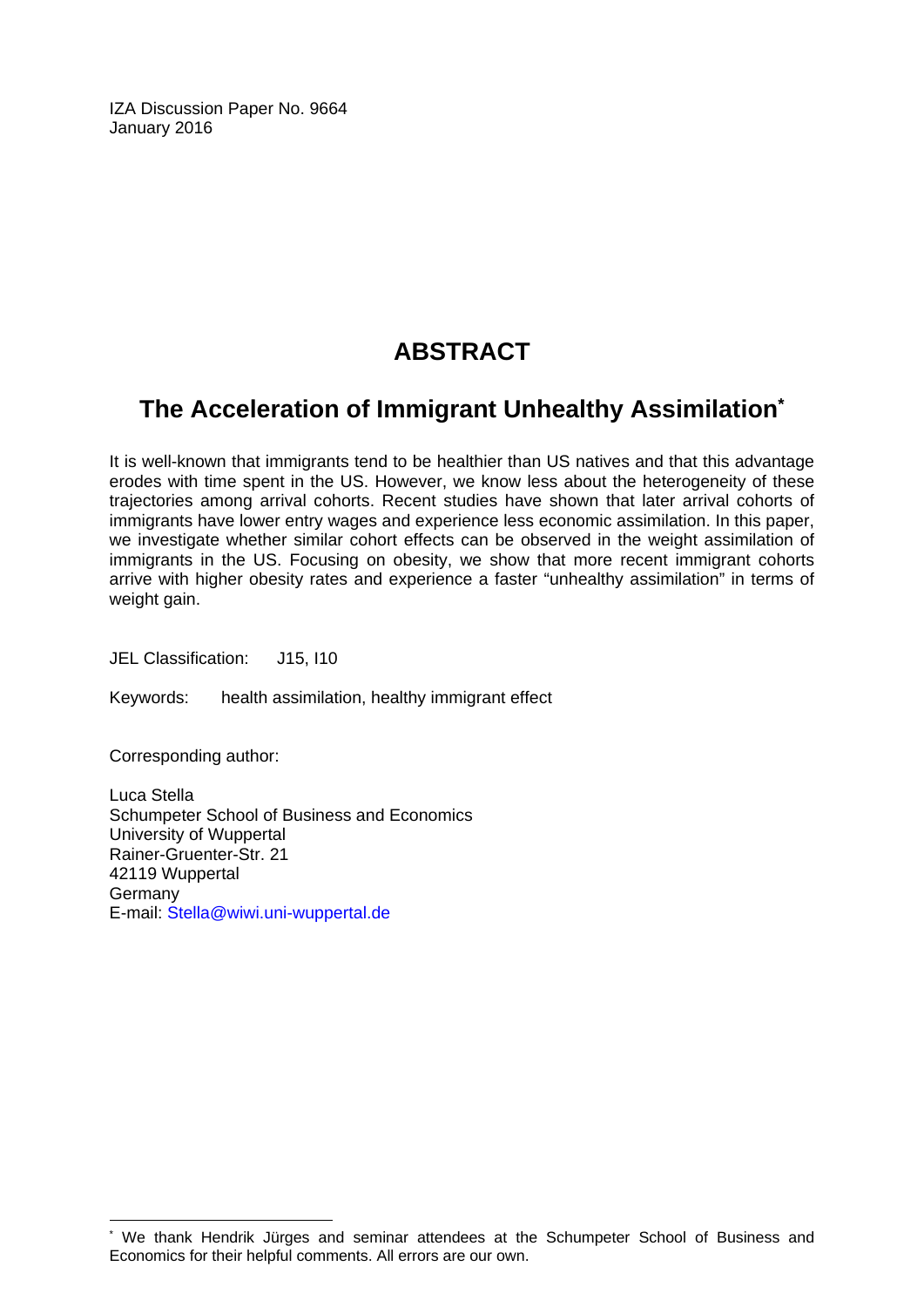### 1 Introduction

With more than a third of the US adult population reporting a body mass index above 30, obesity represents a major public health challenge for the US government. The impact of obesity on medical care costs is large (Finkelstein et al., 2009; Cawley and Meyerhoefer, 2012). Obesity has been shown to be importantly associated with the risk of heart disease, stroke, type 2 diabetes and certain types of cancer. Furthermore, obesity has important effects on individual wages and productivity (Cawley, 2004; Cawley et al., 2007).

Despite their lower socio-economic status, first-generation immigrants exhibit lower obesity rates than their native counterparts upon their arrival in the US. However, the immigrants' advantage erodes with time spent in the US (Antecol and Bedard, 2006), and obesity rates are particularly high among Hispanics  $(42.5\%)$ . There is extensive literature documenting the healthy immigrant effect for several health outcomes (e.g., self-reported health status, longevity, infant health, and BMI). Previous studies point to immigrant selectivity and socio-cultural protection as the main explanations for immigrants' initial health advantage and its subsequent deterioration (Riosmena et al., 2013; Chiswick, 2008; Antecol and Bedard, 2006; Kennedy et al., 2006; Jasso et al., 2004). However, we still know relatively little about the process of "unhealthy" assimilation" and its heterogeneity across different groups and immigrant cohorts.

Economists have long been interested in analyzing the extent of immigrants' economic assimilation (Chiswick, 1978). While early studies based on cross-sectional evidence found evidence of a rapid wage convergence, Borjas (1985; 1995) showed that accounting for the presence of cohort fixed effects substantially reduces the rate of economic assimilation because more recent immigrants had relatively lower earnings upon entry than earlier cohorts do. Furthermore, Borjas (2015) showed that there are cohort effects in both wage levels and the rate of wage growth, with more recent cohorts experiencing less economic assimilation.

To the best of our knowledge, no studies have investigated whether the health assimilation of immigrants has changed over time in a manner parallel to that observed for wage assimilation. To fill this gap in the literature, this paper uses data from the public version of the Integrated Health Interview Survey (1989-2014) to analyze cohort differences in obesity levels and in the weight assimilation observed over the time spent in the US.

Similarly to what Borjas (2015) reported for wages, there are cohort effects not only for obesity, with more recent immigrant cohorts having relatively higher rates of obesity upon arrival, but there also exist cohort effects in the rate of obesity assimilation with time spent in the US, with more recent cohorts showing a higher rate of unhealthy weight assimilation compared with earlier cohorts. Immigrants who came to the US in 1990 found their initial obesity advantage narrowed by approximately  $50\%$  during their first 10 years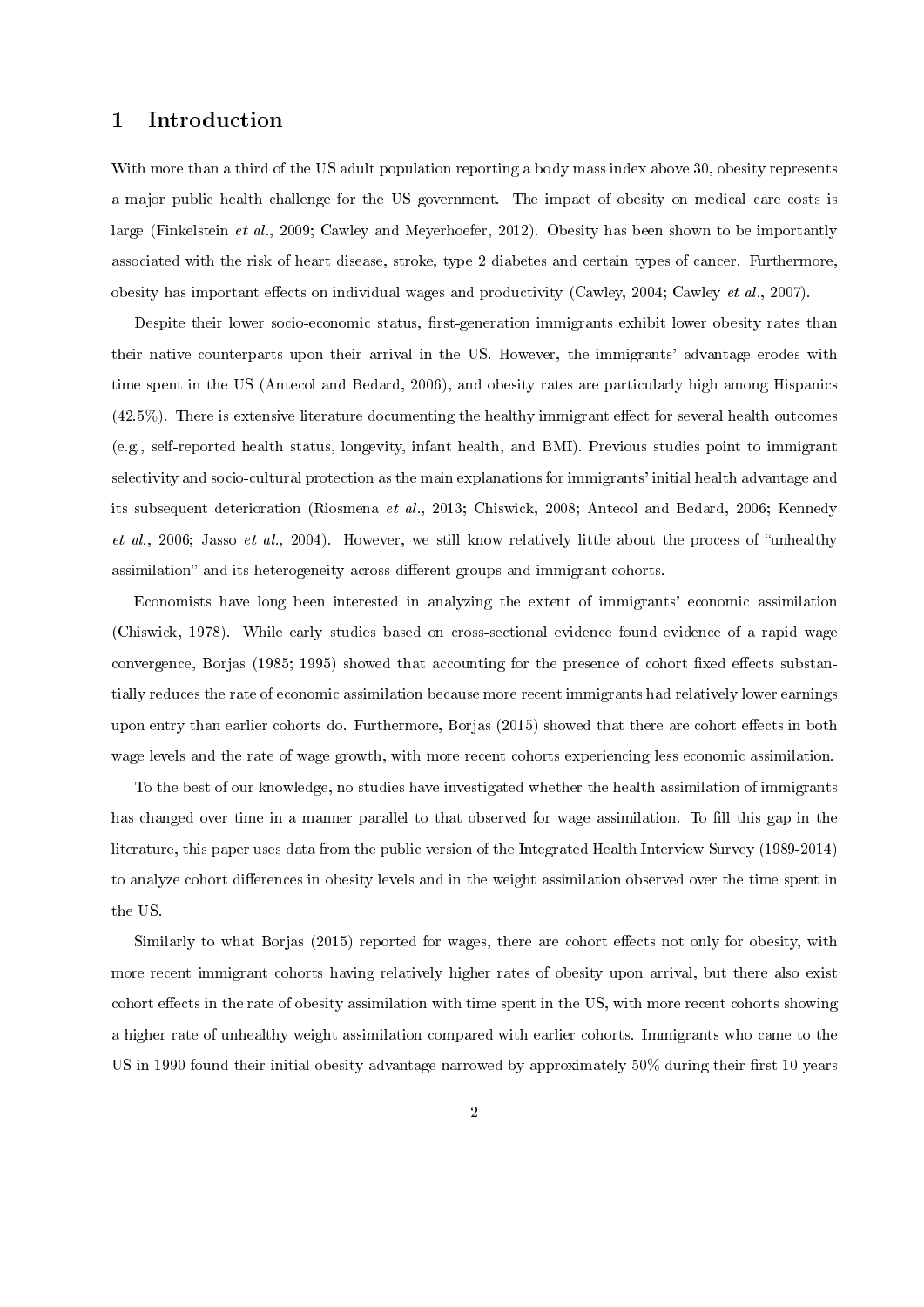in the US. In contrast, immigrants who came after the 2000s have a much faster rate of convergence with native obesity levels, with their advantage shrinking by 71% after 10 years.

#### 2 Data

We draw individual-level data from the Integrated Health Interview Survey (IHIS), a public data repository that integrates the National Health Interview Survey (NHIS) data. A unique feature of this data source lies in its the long running time series; this survey provides data from 1963 to 2014, thereby allowing researchers to study long-term trends and differences in health status and care.

In this study, we focus on the period from 1989 to 2014 because information about the number of years spent in the US is not collected before 1989. To ensure the representativeness of the sample, we restrict our focus to men and women who are 25-64 years old at the time of the interview, and we exclude those who immigrated to the US before the age of  $18$  years.<sup>1</sup> Our dependent variable is an indicator of obesity, conventionally defined as a body mass index (BMI) greater than or equal to 30. Observations with missing data for obesity, years since migration, year of arrival,<sup>2</sup> years of education, and indicators for currently married and currently employed individuals are excluded. Throughout the analysis, we separately considers four ethnic groups: all ethnic origin groups, Hispanics, whites and blacks. After these restrictions, we obtain a working sample that contains 651,743 US natives (including 42,174 Hispanics, 500,485 whites, and 95,376 blacks) and 78,050 immigrants (including 39,922 Hispanics, 14,984 whites, and 5,928 blacks).<sup>3</sup>

Descriptive statistics by ethnic group on the primary variables of interest for men and women are displayed in Tables 1 and 2, respectively, with the means of the individual characteristics for the US natives listed next to those of the immigrants. For the sample as a whole, the native men and women have better educational outcomes than their immigrant counterparts (approximately 13 years of schooling for natives versus 11.5 years for immigrants); they are less likely to be married (approximately 62% for natives versus 70% for immigrants), and native women are signicantly more likely to work at the time of the interview (approximately 69% for the native women versus 55% for the immigrant women). A particularly striking finding is that native men and women have a greater risk of being obese than their immigrant counterparts

<sup>&</sup>lt;sup>1</sup> Antecol and Bedard (2006) and Borjas (2015) also used similar age intervals.

 $2$ The immigrant's year of arrival is calculated as the difference between the survey year and the years since migration to the US. The number of years since migration is reported as a categorical variable with five intervals: 0-1, 1-4, 5-9, 10-14 and 15+. To construct a continuous variable for the year of arrival, we linearize the years-since-migration variable using the midpoint value for each interval. Following Borjas (2015), the interval "15+ years since arrival" is coded as 29 years.

<sup>3</sup>As in Antecol and Bedard (2006), the all-origins sample size exceeds the sum of the white, Hispanic, and black samples because it also contains all "other" ethnic origins (e.g., Asians and Indians). However, the small sample size does not allow us to analyze this group separately.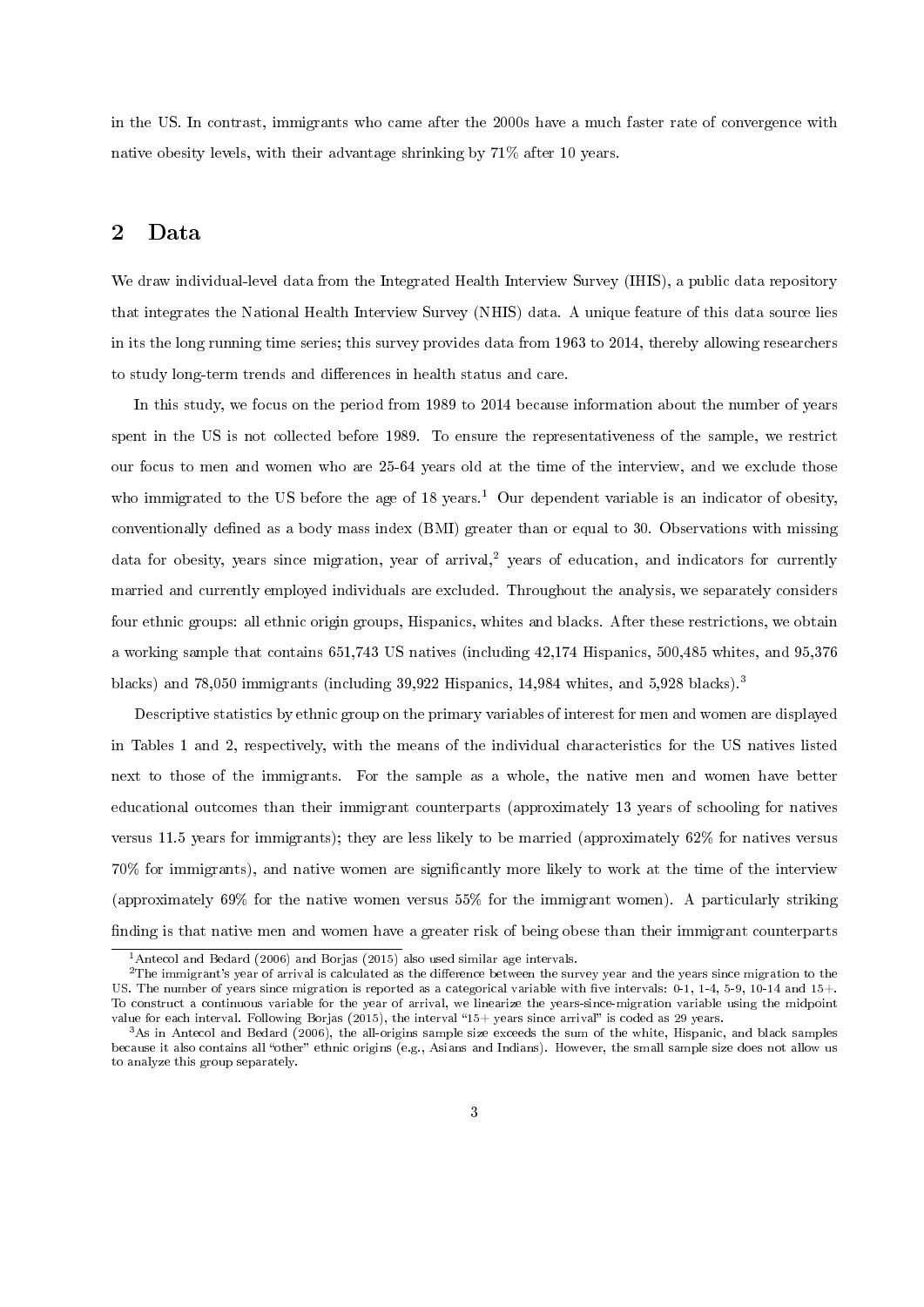(approximately 21% for natives versus 16% for immigrants). Native men also appear to be at a greater risk of being overweight, and native men and women exhibit higher BMIs. It is important to note that a similar pattern is observed for each ethnic group.

[Table 1 - around here]

[Table 2 - around here]

#### 3 Empirical Specification

As previously stated, the focus of this paper is to investigate the patterns of cohort differences in both the level of immigrant health upon entry to the US and in the rate of growth of immigrant health assimilation. To this end, we employ a simple linear probability model for obesity that expands the framework by Antecol and Bedard (2006) to allow for the presence of cohort differences in the rate of health assimilation. While Antecol and Bedard (2006) assume that the effects of assimilation on health are constant across arrival cohorts, we allow these effects to vary by each entry cohort. Similar to Borjas' (2015) model for wages, our model can be written in the following manner:

$$
Y_i = \delta A_i + \gamma C_i + \theta (A_i C_i) + \beta X_i + \varepsilon_i \tag{1}
$$

where the unit of observation i denotes the individual (immigrant or native) aged  $25-64$  years at the time of the interview, the outcome  $Y_i$  is a binary variable for obesity  $(BMI \geq 30)$  observed for individual i,  $A_i$ refers to a linear variable indicating the number of years the immigrant has resided in the US (equal to 0 for natives), and  $C_i$  represents a vector of fixed effects that capture a specific immigrant-arrival cohort (the omitted category is given by comparable natives). Specifically, the coefficient  $\delta$  denotes the effect of assimilation on obesity, while the parameter  $\gamma$  indicates whether at the time of arrival in the US, immigrants become more or less likely to be obese relative to otherwise similar natives. A key element of novelty relative to Antecol and Bedard (2006) is that in model (1), we include the factor  $A_iC_i$ , i.e., the interaction between the linear term of the years-since-migration variable and each dummy in the vector of cohort fixed effects. This interaction implies that each arrival cohort is allowed to have its own growth path regarding obesity. By taking this approach, we are able to explore the differential assimilation patterns across immigrant-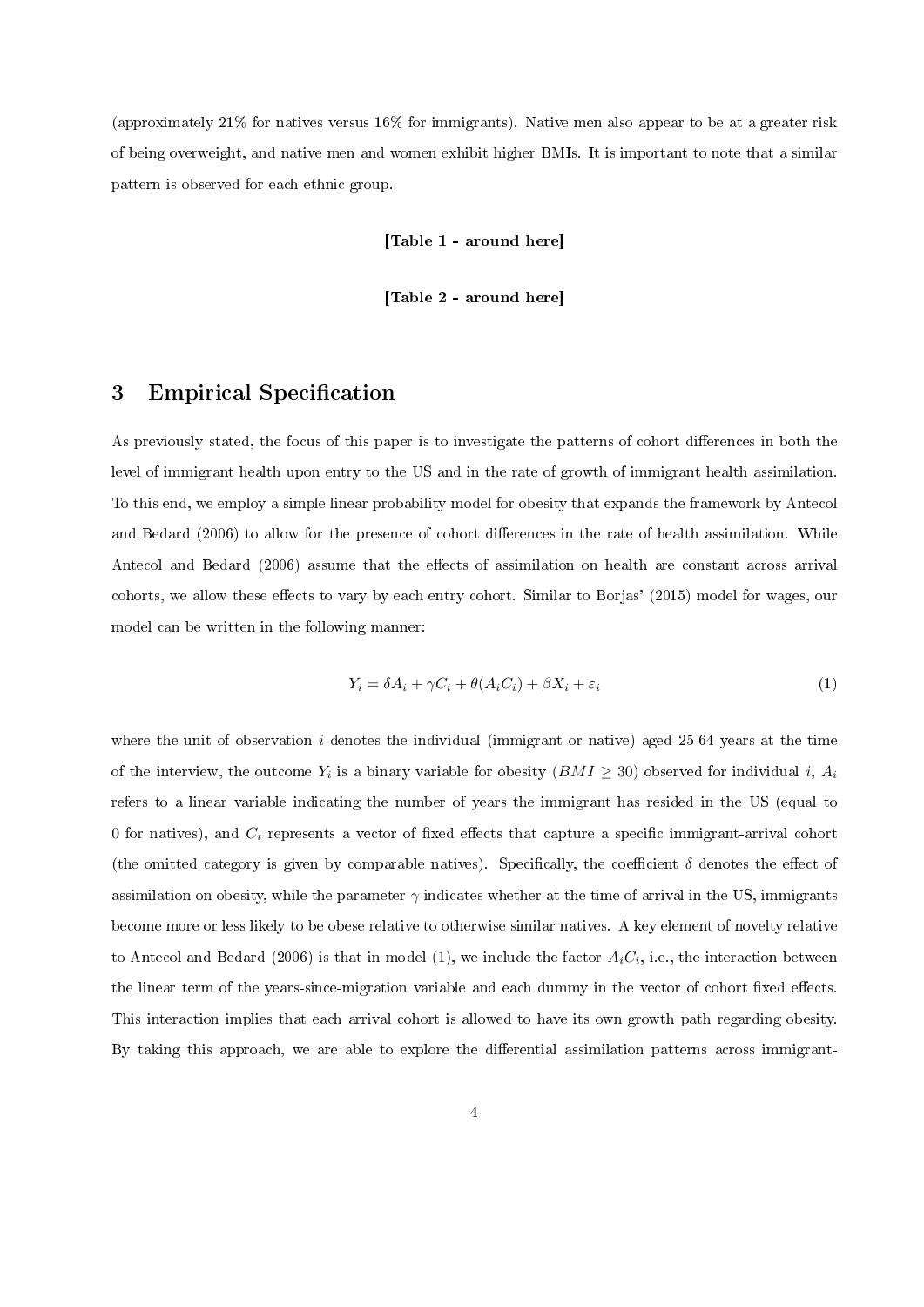arrival cohorts. The variable  $X_i$  includes the individual's age (introduced as a third-order polynomial) fully interacted with a variable indicating whether the person is foreign- or native-born. Finally,  $\varepsilon_i$  represents an idiosyncratic error term.

### 4 Main Results

Table 3 presents the results of a simple ordinary least squares (OLS) estimation of the linear probability model for obesity  $(1)$ , using the pooled data from the entire 1989-2014 period.<sup>4</sup> Specifically, the upper part of Table 3 contains the full set of immigrant-arrival cohort fixed effects that identify cohort-level differences in obesity between immigrants at the time of entry to the US and comparable natives. The lower part of Table 3 provides the interactions between cohort fixed effects and the variable measuring the number of years since migration. Following Borjas (2015), who examined immigrants' wage assimilation, these interactions indicate the amount of obesity convergence across immigrant cohorts over their first 10 years in the US.<sup>5</sup>

We estimate equation  $(1)$ , which allows for both level and growth cohort differences by dividing the sample into all ethnic origin groups (see column 1 for the whole sample and columns 2 and 3 for males and females, respectively), Hispanics (see column 4), whites (see column 5), and blacks (see column 6).

When examining the sample as a whole (see column 1), we find that the cohort effects are uniformly, significantly negative and become smaller in absolute value for more recent arrival cohorts. Consistent with the previous literature, these results suggest the presence of the healthy immigrant effect, with more recent cohorts being relatively more obese than earlier cohorts. Focusing on the immigrant cohorts that arrived in the US after 1985 - those we are able to observe at their time of arrival in the US -, we find a reduction of the immigrant advantage of lower incidences of obesity compared with natives. The initial entry obesity level of immigrants who arrived between 1985 and 1990 is 12 percent lower than that of natives, whereas the initial entry obesity level of immigrants who arrived between 2005 and 2014 is 9 percent lower than that of natives. In general, similar patterns are found by gender and ethnic groups. When considering the same immigrant cohorts of Hispanics, by far the largest immigrant ethnic group in the US, the entry obesity advantage declines from 18 percent to 12 percent relative to the native counterparts.

In the lower part of Table 3, the analysis of the rate of health assimilation by arrival cohort for the entire sample (see column 1) shows that the estimated coefficients for the interactions are positive and significant, and their magnitude tends to increase with more recent arrival cohorts. These results reveal that the rate

 $4$ As shown in Table 4, the average marginal effects obtained using a Probit model remain substantially unchanged.

 $5$ To construct these interactions, we follow Borjas (2015).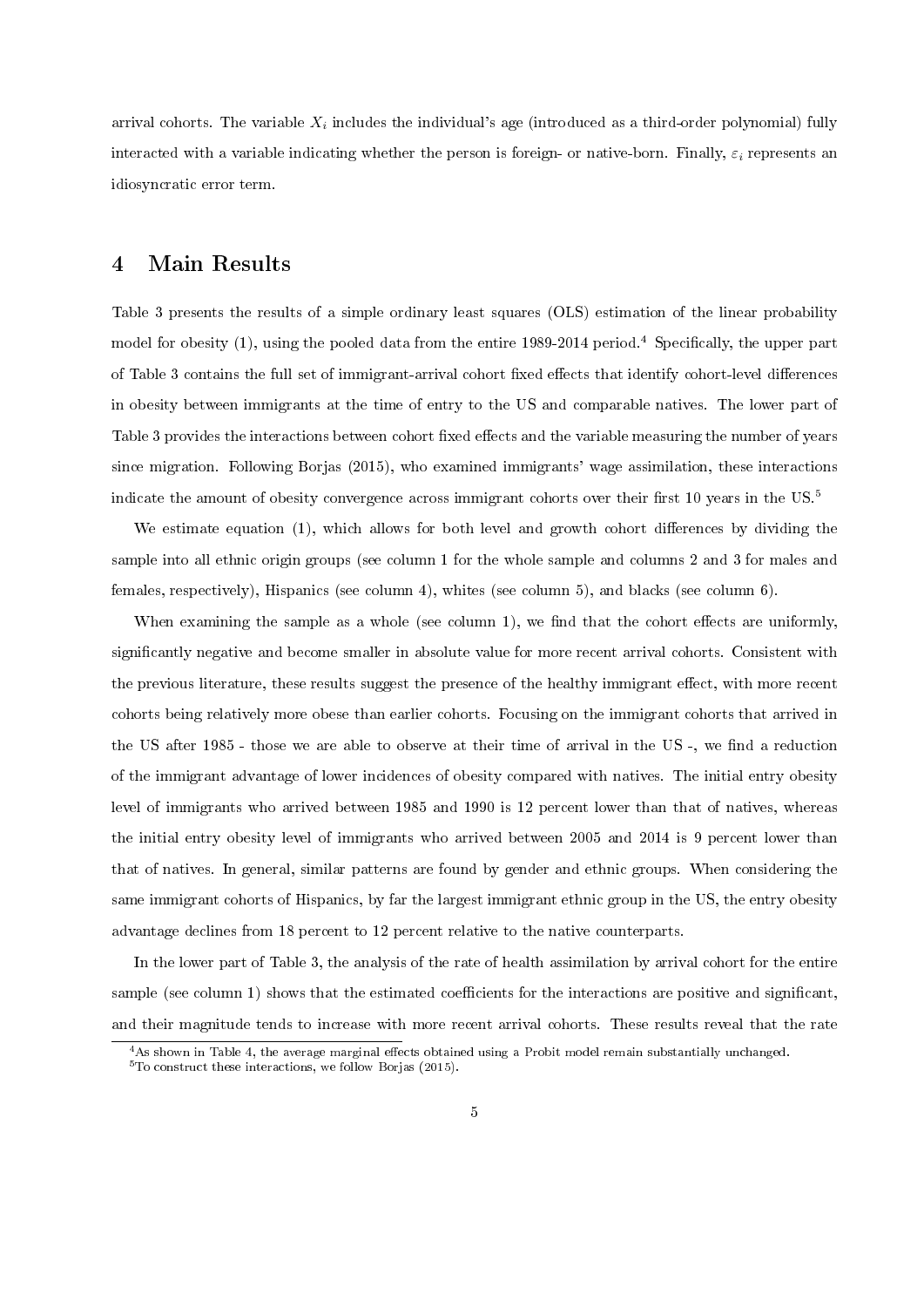of obesity assimilation started to signicantly increase with the immigrants who arrived between 1996 and 2000. Prior to that time, immigrants could expect an increase in their relative obesity of approximately 5 to 6 percentage points during their first decade in the US. However, immigrants who entered after 1995 experienced an increase between 7 and 9 percentage points. Column 4 shows that the trend in the rate of obesity assimilation in the pooled sample is driven by Hispanics, for whom the acceleration is particularly pronounced.<sup>6</sup>

#### [Table 3 - around here]

### 5 Conclusion

Several studies have documented that immigrants are healthier than natives upon arrival in the US but that their initial health advantage declines with time spent in the US. These facts are commonly referred to as the healthy immigrant effect or, in the US, as the Hispanic health paradox. Previous studies showed evidence of a healthy immigrant effect with respect to several health outcomes, including BMI and obesity. However, we know less about health assimilation.

Using data from the Integrated Health Interview Survey (1989-2014), we document the long-term trends in immigrant assimilation for obesity rates. Our main finding is that - similar to what Borjas (2015) found for wages -, there are cohort effects not only in the obesity levels of immigrants upon arrival, but also in the rate of obesity assimilation, with recent cohorts exhibiting a substantially faster rate of assimilation for obesity.

Changes in life-style behaviors in the country of origin and changes in the reference group in the US, with the obesity rate increasing among second-generation Hispanics, can partly explain the observed longterm trajectories of weight assimilation. Understanding the reasons for cohorts' differences in health upon arrival and their rate of "unhealthy assimilation" may shed light on the growing obesity rates observed among ethnic minorities in the US. Potential mechanisms behind these patterns include the trends in obesity rate in the country of origin where obesity rates have been dramatically increasing over the last decades (see Popkin et al., 2004; Leung, 2014); peer effects (Ali et al., 2011) together with the increase in the obesity rate of the reference group (e.g., Hispanics); as well as the decline in the rate at which the new immigrants add to their human capital stock and the fact that larger national origin groups experience less economic

<sup>&</sup>lt;sup>6</sup> Including controls for years of schooling, marital status and labor force participation yields substantially identical results. As expected, better-educated, married and working individuals are less likely to be obese. The results are available from the authors upon request.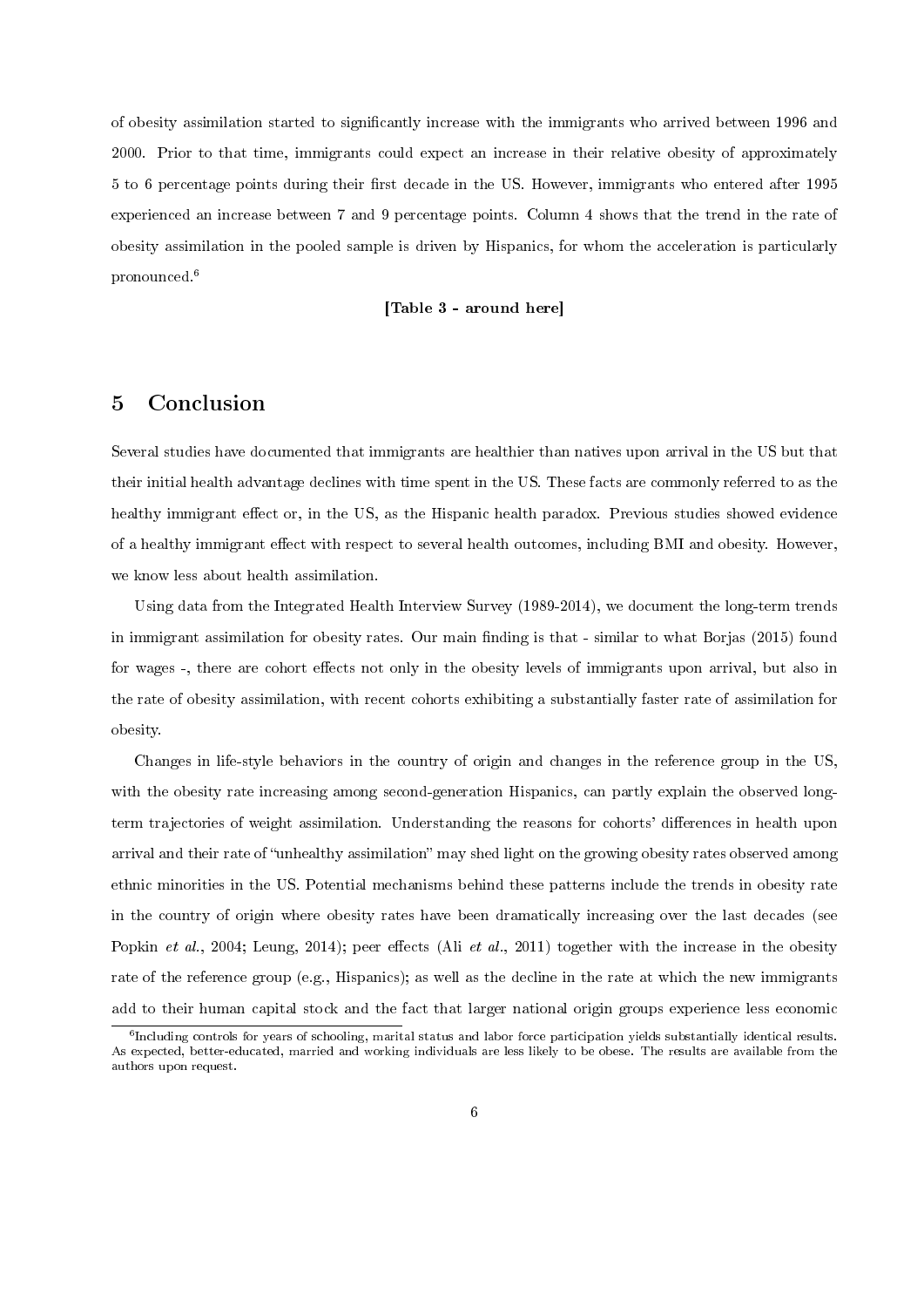assimilation (Borjas, 2015). Unfortunately, because of the limitation of the data (e.g., lack of information on the area of residence and country of origin) identifying the specific drivers behind these patterns is beyond the scope of this paper. Future research could investigate these trends and help policy makers shape policy programs aimed at encouraging preventive medicine and promoting the resilience of healthy behaviors among immigrant descendants.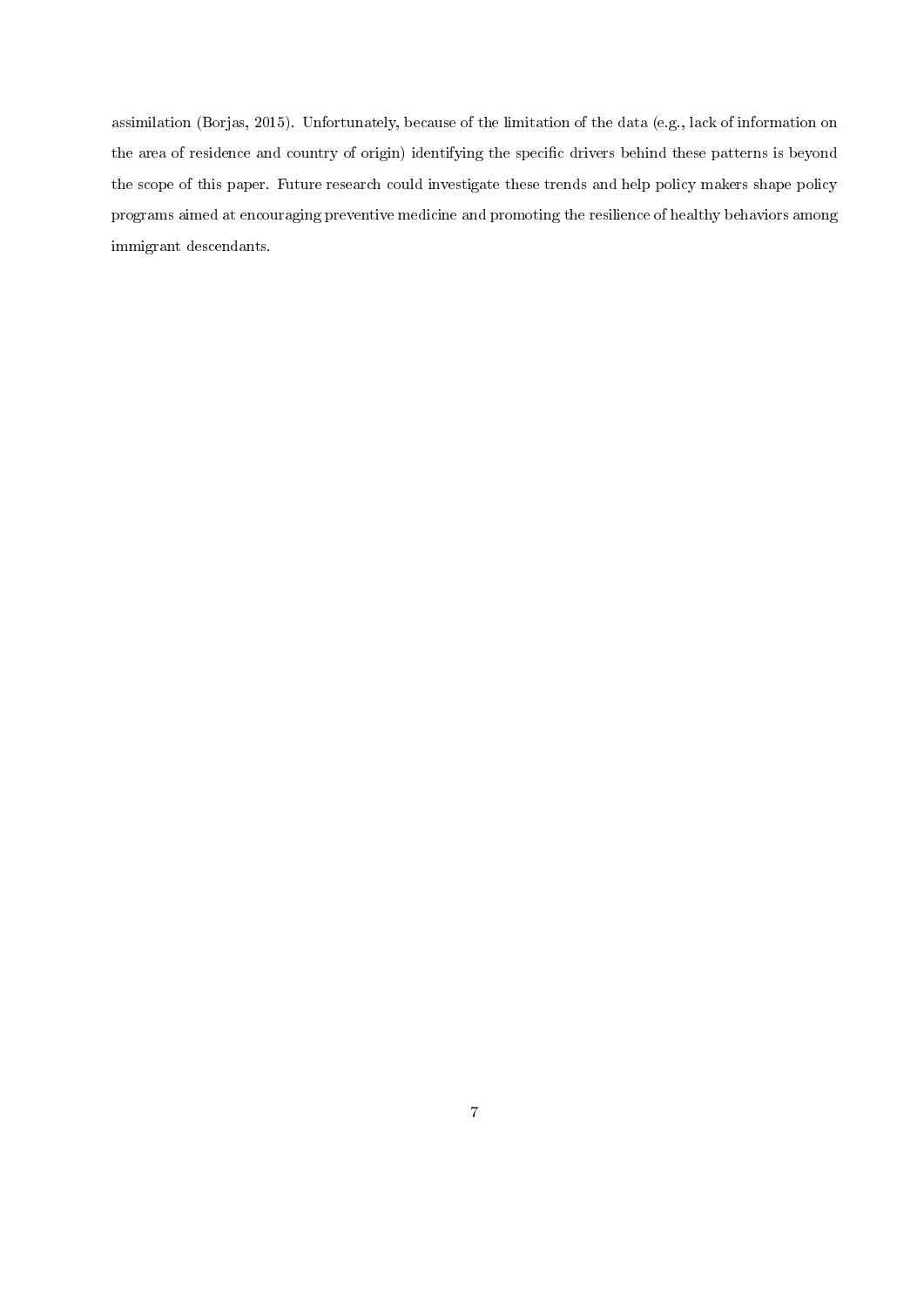### References

Ali MM, Amialchuck A, Heiland FW. 2011. Weight-related behavior among adolescents: the role of peer  $effects.$   $e21179.$ 

Antecol H, Bedard K. 2006. Unhealthy Assimilation: Why do immigrants converge to American Health Status Levels?. Demography 43(2): 337-360.

Borjas GJ. 1985. Assimilation, changes in cohort quality, and the earnings of immigrants. Journal of Labor Economics 463-489.

Borjas GJ. 1995. Assimilation in Cohort Quality Revisited: What Happended to Immigrant Earnings in the 1980s?. Journal of Labor Economics 13(2): 211-245.

Borjas GJ. 2015. The slowdown in the Economic Assimilation of Immigrants: Aging and Cohort Effects Revisited Again. Journal of Human Capital forthcoming.

Cawley J. 2004. The impact of obesity on wages. Journal of Human Resources 39(2): 451-474.

Cawley J, Rizzo JA, Haas K. 2007. Occupation-specific absenteeism costs associated with obesity and morbid obesity. Journal of Occupational and Environment Medicine 49(12): 1317-1324.

Cawley J, Meyerhoefer C. 2012. The medical care costs of obesity: an instrumental variables approach. Journal of Health Economics 31(1): 219-230.

Chiswick BR. 1978. The effect of Americanization on the earnings of foreign-born men. The Journal of Political Economy 897-921.

Chiswick BR, Lee YL, Miller PW. 2008. Immigrant selection systems and immigrant health. Contemporary Economic Policy  $26(4)$ : 555-578.

Finkelstein EA, Trogdon JG, Cohen JW, Dietz W. 2009. Annual medical spending attributable to obesity: payer-and-service-specific estimates. Health affairs  $28(5)$ : w822-w831.

Jasso G, Massey DS, Rosenzweig MR, Smith JP. 2004. Immigrant health: selectivity and acculturation.  $Critical$  perspectives on racial and ethnic differences in health in late life  $227-266$ .

Kennedy S, McDonald JT, Biddle N. 2006. The healthy immigrant effect and immigrant selection: evidence from four countries.

Leung LA. 2014. Healthy and Unhealthy Assimilation: Country of Origin and Smoking Behavior Among Immigrants. Health Economics 23(12): 1411-1429.

Popkin BM, Gordon-Larsen P. 2004. The nutrition transition: worldwide obesity dynamics and their determinants. International Journal of Obesity 28: S2-S9.

Riosmena F, Wong R, Palloni A. 2013. Migration selection, protection, and acculturation in health: a binational perspective on older adults. Demography 50(3): 1039-1064.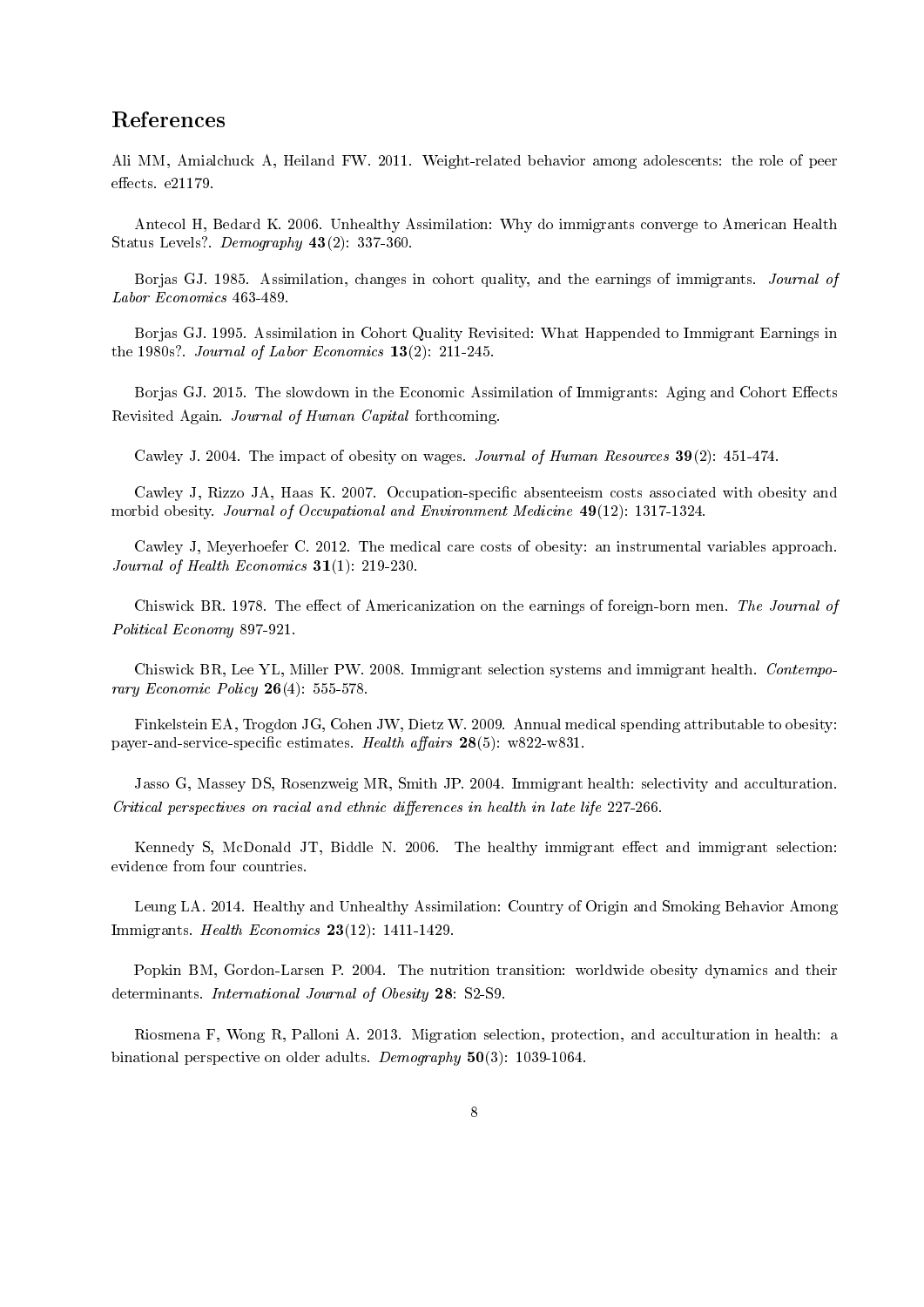# Tables

|                           |          | All Origins | Hispanic |           |          | White     | Black    |           |  |
|---------------------------|----------|-------------|----------|-----------|----------|-----------|----------|-----------|--|
| Variable                  | Native   | Immigrant   | Native   | Immigrant | Native   | Immigrant | Native   | Immigrant |  |
| <b>BMI</b>                | 27.007   | 26.153      | 28.063   | 26.935    | 26.864   | 26.172    | 27.414   | 26.090    |  |
|                           | (4.361)  | (3.851)     | (4.649)  | (3.915)   | (4.256)  | (3.735)   | (4.729)  | (3.608)   |  |
| Overweight (BMI 25+)      | 0.661    | 0.596       | 0.745    | 0.683     | 0.653    | 0.602     | 0.679    | 0.609     |  |
|                           | (0.473)  | (0.491)     | (0.436)  | (0.465)   | (0.476)  | (0.489)   | (0.467)  | (0.488)   |  |
| Obese $(BMI 30+)$         | 0.209    | 0.139       | 0.283    | 0.181     | 0.196    | 0.135     | 0.251    | 0.125     |  |
|                           | (0.406)  | (0.346)     | (0.451)  | (0.385)   | (0.397)  | (0.341)   | (0.433)  | (0.330)   |  |
| Immigrated in 1960-1970   |          | 0.157       |          | 0.141     |          | 0.277     |          | 0.099     |  |
|                           |          | (0.364)     |          | (0.348)   |          | (0.447)   |          | (0.298)   |  |
| Immigrated in 1971-1980   |          | 0.131       |          | 0.133     |          | $0.146\,$ |          | $0.144\,$ |  |
|                           |          | (0.337)     |          | (0.340)   |          | (0.353)   |          | (0.351)   |  |
| Immigrated in 1981-1985   |          | 0.185       |          | 0.177     |          | 0.162     |          | 0.214     |  |
|                           |          | (0.388)     |          | (0.382)   |          | (0.369)   |          | (0.410)   |  |
| Immigrated in 1986-1990   |          | 0.158       |          | 0.163     |          | 0.129     |          | 0.153     |  |
|                           |          | (0.365)     |          | (0.370)   |          | (0.336)   |          | (0.360)   |  |
| Immigrated in 1991-1995   |          | 0.122       |          | 0.121     |          | 0.118     |          | 0.112     |  |
|                           |          | (0.328)     |          | (0.326)   |          | (0.323)   |          | (0.316)   |  |
| Immigrated in 1996-2000   |          | 0.099       |          | 0.111     |          | 0.078     |          | 0.114     |  |
|                           |          | (0.299)     |          | (0.314)   |          | (0.269)   |          | (0.318)   |  |
| Immigrated in 2001-2005   |          | 0.086       |          | 0.103     |          | 0.049     |          | 0.092     |  |
|                           |          | (0.280)     |          | (0.304)   |          | (0.215)   |          | (0.288)   |  |
| Immigrated in 2006-2014   |          | 0.062       |          | 0.051     |          | 0.041     |          | 0.072     |  |
|                           |          | (0.242)     |          | (0.219)   |          | (0.198)   |          | (0.259)   |  |
| 0-1 Years since Arrival   |          | 0.028       |          | 0.023     |          | 0.038     |          | 0.015     |  |
|                           |          | (0.166)     |          | (0.151)   | (0.190)  |           |          | (0.122)   |  |
| 1-4 Years since Arrival   |          | 0.169       |          | 0.151     |          | 0.156     |          | 0.152     |  |
|                           |          | (0.375)     |          | (0.358)   |          | (0.363)   |          | (0.359)   |  |
| 5-9 Years since Arrival   |          | 0.244       |          | 0.257     |          | 0.182     |          | 0.276     |  |
|                           |          | (0.430)     |          | (0.437)   |          | (0.386)   |          | (0.447)   |  |
| 10-14 Years since Arrival |          | 0.211       |          | 0.229     |          | 0.149     |          | 0.247     |  |
|                           |          | (0.408)     |          | (0.420)   |          | (0.356)   |          | (0.431)   |  |
| 15+ Years since Arrival   |          | 0.347       |          | 0.341     |          | 0.475     |          | 0.311     |  |
|                           |          | (0.476)     |          | (0.474)   |          | (0.499)   |          | (0.463)   |  |
| Age                       | 42.794   | 43.078      | 39.671   | 42.355    | 43.062   | 46.389    | 42.849   | 42.748    |  |
|                           | (11.043) | (11.450)    | (10.702) | (11.523)  | (11.014) | (11.222)  | (11.121) | (10.785)  |  |
| Married                   | 0.647    | 0.704       | 0.578    | 0.699     | 0.681    | 0.720     | 0.485    | 0.590     |  |
|                           | (0.478)  | (0.457)     | (0.494)  | (0.459)   | (0.466)  | (0.449)   | (0.500)  | (0.492)   |  |
| Years of Education        | 13.218   | 11.817      | 12.388   | 9.587     | 13.427   | 14.026    | 12.294   | 13.136    |  |
|                           | (2.676)  | (4.565)     | (2.703)  | (4.353)   | (2.644)  | (3.454)   | (2.558)  | (3.219)   |  |
| Working/Employed          | 0.832    | 0.830       | 0.816    | 0.831     | 0.852    | 0.824     | 0.725    | 0.832     |  |
|                           | (0.374)  | (0.376)     | (0.388)  | (0.374)   | (0.355)  | (0.380)   | (0.446)  | (0.374)   |  |
| Sample size               | 306,086  | 36,205      | 18,680   | 18,480    | 242,473  | 7,006     | 38,427   | 2,774     |  |

Table 1: Summary Statistics for Men, by Nativity and Ethnic Origin

Notes: NHIS data from 1989-2014 for individuals aged 25-64. All the samples contain individuals for whom information on all observables are not missing. Standard deviations are in parentheses.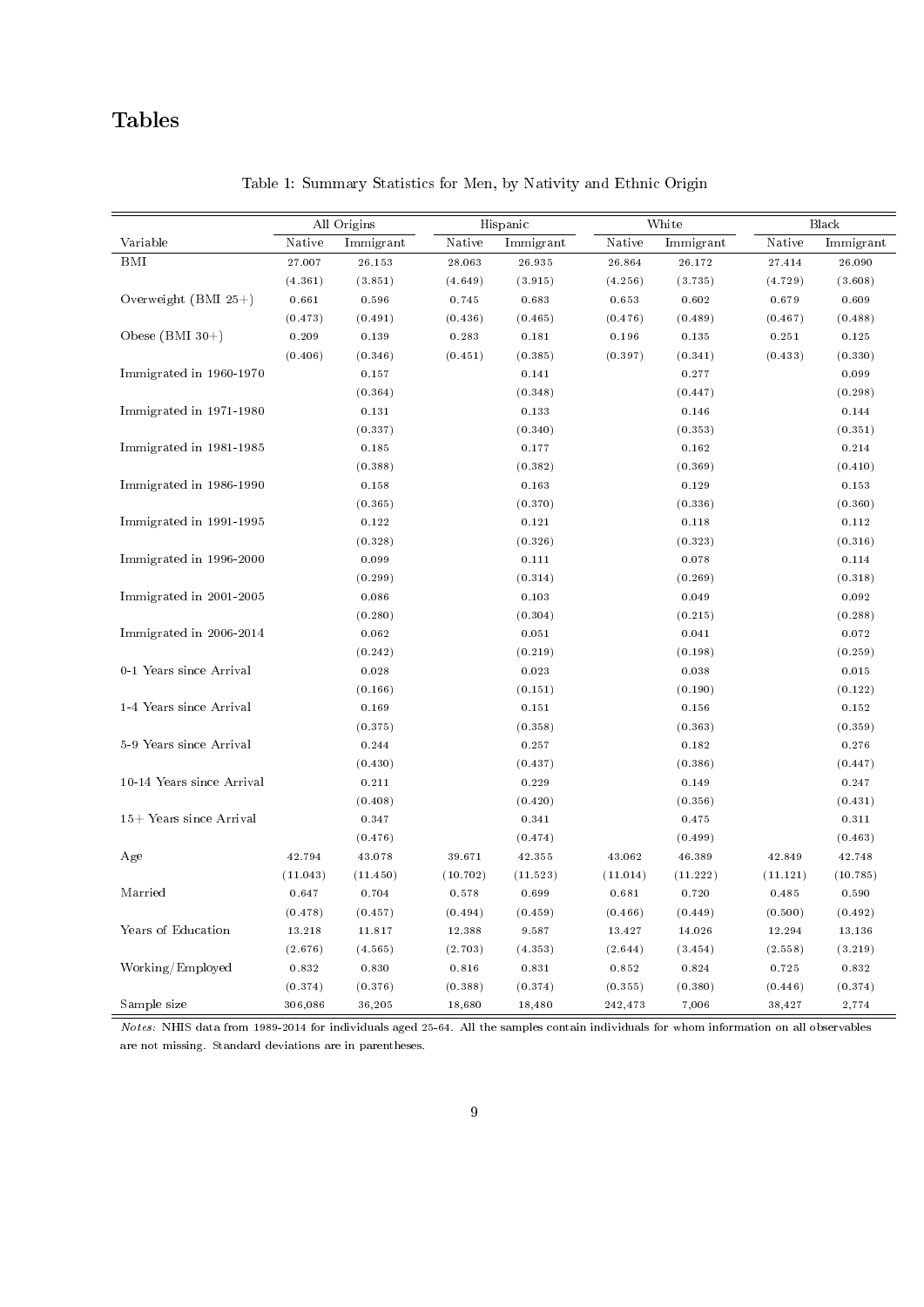|                           |          | All Origins | Hispanic             |           |          | White     | Black    |           |  |
|---------------------------|----------|-------------|----------------------|-----------|----------|-----------|----------|-----------|--|
| Variable                  | Native   | Immigrant   | $\rm{N}\rm{\,ative}$ | Immigrant | Native   | Immigrant | Native   | Immigrant |  |
| BMI                       | 26.010   | 25.533      | 27.431               | 26.718    | 25.353   | 24.749    | 28.404   | 27.191    |  |
|                           | (5.776)  | (4.927)     | (5.920)              | (4.922)   | (5.496)  | (4.742)   | (6.194)  | (4.962)   |  |
| Overweight $(BMI 25+)$    | 0.476    | 0.473       | 0.592                | 0.582     | 0.423    | 0.397     | 0.670    | 0.635     |  |
|                           | (0.499)  | (0.499)     | (0.491)              | (0.493)   | (0.494)  | (0.489)   | (0.470)  | (0.481)   |  |
| Obese $(BMI 30+)$         | 0.215    | 0.171       | 0.293                | 0.227     | 0.179    | 0.131     | 0.347    | 0.250     |  |
|                           | (0.411)  | (0.376)     | (0.455)              | (0.419)   | (0.384)  | (0.337)   | (0.476)  | (0.433)   |  |
| Immigrated in 1960-1970   |          | 0.170       |                      | 0.146     |          | 0.331     |          | 0.117     |  |
|                           |          | (0.376)     |                      | (0.353)   |          | (0.470)   |          | (0.321)   |  |
| Immigrated in 1971-1980   |          | 0.132       |                      | 0.141     |          | 0.135     |          | 0.137     |  |
|                           |          | (0.339)     |                      | (0.348)   |          | (0.342)   |          | (0.344)   |  |
| Immigrated in 1981-1985   |          | 0.172       |                      | 0.165     |          | 0.141     |          | 0.200     |  |
|                           |          | (0.377)     |                      | (0.372)   |          | (0.348)   |          | (0.400)   |  |
| Immigrated in 1986-1990   |          | 0.151       |                      | 0.152     |          | 0.119     |          | 0.164     |  |
|                           |          | (0.358)     |                      | (0.359)   |          | (0.324)   |          | (0.371)   |  |
| Immigrated in 1991-1995   |          | 0.133       |                      | 0.139     |          | 0.110     |          | 0.119     |  |
|                           |          | (0.339)     |                      | (0.346)   |          | (0.313)   |          | (0.323)   |  |
| Immigrated in 1996-2000   |          | 0.098       |                      | 0.112     |          | 0.074     |          | 0.099     |  |
|                           |          | (0.297)     |                      | (0.315)   |          | (0.262)   |          | (0.299)   |  |
| Immigrated in 2001-2005   |          | 0.087       |                      | 0.099     |          | 0.051     |          | 0.094     |  |
|                           |          | (0.281)     |                      | (0.298)   |          | (0.221)   |          | (0.292)   |  |
| Immigrated in 2006-2014   |          | 0.058       |                      | 0.046     |          | 0.038     |          | 0.070     |  |
|                           |          | (0.233)     |                      | (0.210)   |          | (0.191)   |          | (0.255)   |  |
| 0-1 Years since Arrival   |          | 0.025       |                      | 0.019     |          | 0.029     |          | 0.022     |  |
|                           |          | (0.157)     |                      | (0.137)   |          | (0.168)   |          | (0.145)   |  |
| 1-4 Years since Arrival   |          | 0.163       |                      | 0.143     |          | 0.150     |          | 0.155     |  |
|                           |          | (0.370)     |                      | (0.350)   |          | (0.357)   |          | (0.362)   |  |
| 5-9 Years since Arrival   |          | 0.239       |                      | 0.256     |          | 0.167     |          | 0.270     |  |
|                           |          | (0.427)     |                      | (0.436)   |          | (0.373)   |          | (0.444)   |  |
| 10-14 Years since Arrival |          | 0.204       |                      | 0.223     |          | 0.131     |          | 0.232     |  |
|                           |          | (0.403)     |                      | (0.416)   |          | (0.338)   |          | (0.422)   |  |
| 15+ Years since Arrival   |          | 0.368       |                      | 0.359     |          | 0.523     |          | 0.321     |  |
|                           |          | (0.482)     |                      | (0.480)   |          | (0.500)   |          | (0.467)   |  |
| Age                       | 42.616   | 43.718      | 39.434               | 42.969    | 43.057   | 47.335    | 42.088   | 43.269    |  |
|                           | (11.132) | (11.519)    | (10.747)             | (11.474)  | (11.125) | (11.365)  | (11.086) | (10.851)  |  |
| Married                   | 0.598    | 0.639       | 0.521                | 0.598     | 0.665    | 0.716     | 0.334    | 0.465     |  |
|                           | (0.490)  | (0.480)     | (0.500)              | (0.490)   | (0.472)  | (0.451)   | (0.472)  | (0.499)   |  |
| Years of Education        | 13.120   | 11.360      | 12.208               | 9.629     | 13.337   | 13.280    | 12.506   | 12.239    |  |
|                           | (2.501)  | (4.381)     | (2.738)              | (4.294)   | (2.450)  | (3.327)   | (2.406)  | (3.263)   |  |
| Working/Employed          | 0.691    | 0.554       | 0.657                | 0.495     | 0.703    | 0.588     | 0.651    | 0.726     |  |
|                           | (0.462)  | (0.497)     | (0.475)              | (0.500)   | (0.457)  | (0.492)   | (0.477)  | (0.446)   |  |
| Sample size               | 345,657  | 41,845      | 23,494               | 21,442    | 258,012  | 7,978     | 56,949   | 3,154     |  |

Table 2: Summary Statistics for Women, by Nativity and Ethnic Origin

Notes: NHIS data from 1989-2014 for individuals aged 25-64. All the samples contain individuals for whom information on all observables are not missing. Standard deviations are in parentheses.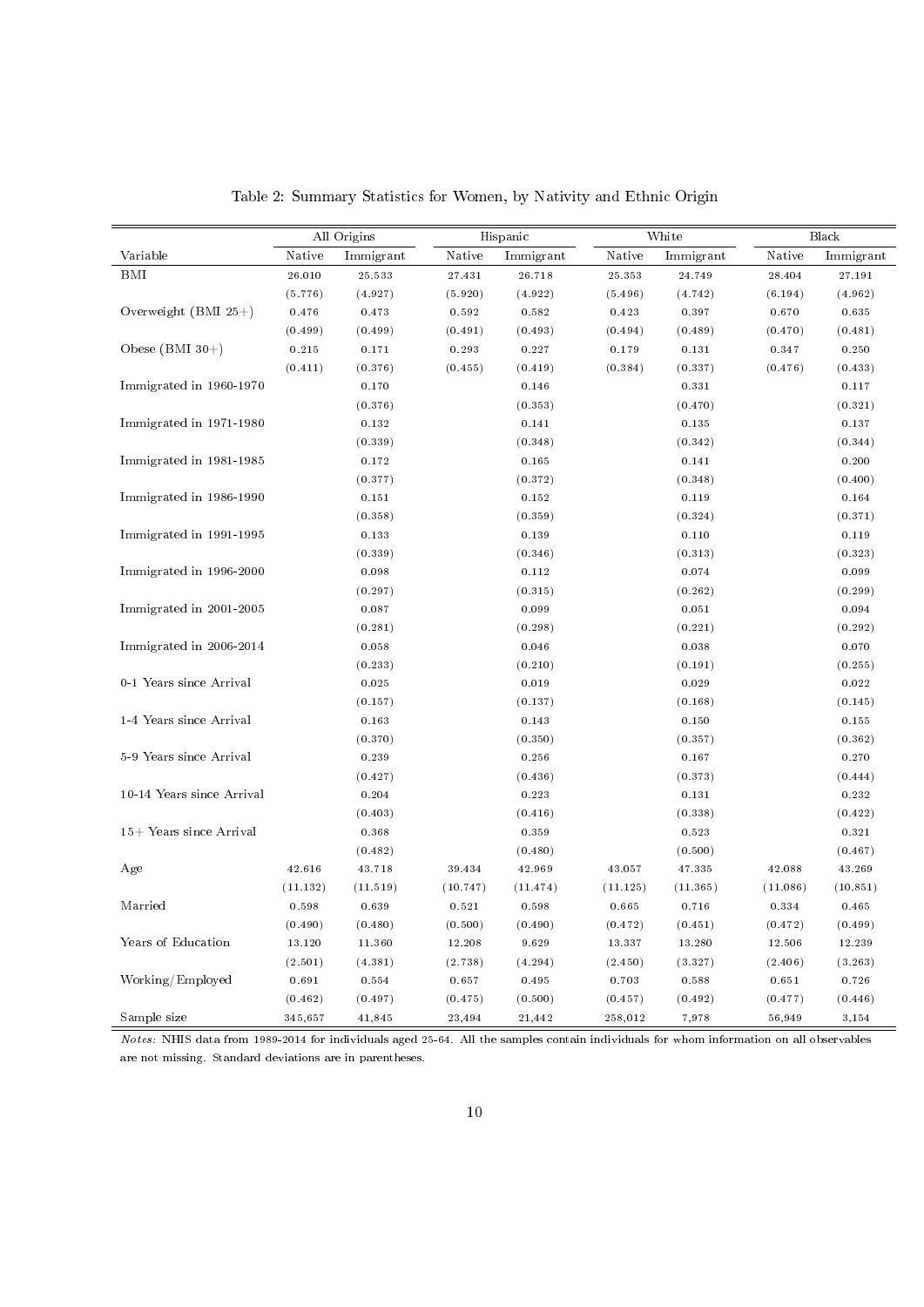|                         | (1)         | (2)         | (3)         | (4)         | (5)         | (6)          |
|-------------------------|-------------|-------------|-------------|-------------|-------------|--------------|
|                         |             | All Origins |             | Hispanic    | White       | <b>Black</b> |
| Variable                | Overall     | Male        | Female      | Overall     | Overall     | Overall      |
| Cohort Effects:         |             |             |             |             |             |              |
| 1985-1990 arrivals      | $-0.119***$ | $-0.144***$ | $-0.095***$ | $-0.179***$ | $-0.093***$ | $-0.198***$  |
|                         | (0.004)     | (0.006)     | (0.005)     | (0.005)     | (0.012)     | (0.023)      |
| 1990-1995 arrivals      | $-0.096***$ | $-0.107***$ | $-0.087***$ | $-0.148***$ | $-0.051***$ | $-0.124***$  |
|                         | (0.004)     | (0.006)     | (0.004)     | (0.005)     | (0.011)     | (0.019)      |
| 1995-2000 arrivals      | $-0.091***$ | $-0.110***$ | $-0.072***$ | $-0.160***$ | $-0.060***$ | $-0.161***$  |
|                         | (0.004)     | (0.006)     | (0.004)     | (0.005)     | (0.011)     | (0.019)      |
| 2000-2005 arrivals      | $-0.084***$ | $-0.107***$ | $-0.060***$ | $-0.146***$ | $-0.068***$ | $-0.167***$  |
|                         | (0.005)     | (0.007)     | (0.004)     | (0.005)     | (0.012)     | (0.022)      |
| 2005-2014 arrivals      | $-0.089***$ | $-0.110***$ | $-0.067***$ | $-0.124***$ | $-0.066***$ | $-0.148***$  |
|                         | (0.004)     | (0.006)     | (0.004)     | (0.005)     | (0.011)     | (0.021)      |
| Relative obesity growth |             |             |             |             |             |              |
| in first 10 years:      |             |             |             |             |             |              |
| 1960-1980 arrivals      | $0.046***$  | $0.061***$  | $0.031***$  | $0.056***$  | 0.001       | $-0.002$     |
|                         | (0.006)     | (0.007)     | (0.008)     | (0.008)     | (0.017)     | (0.036)      |
| 1980-1985 arrivals      | $0.061***$  | $0.080***$  | $0.043***$  | $0.081***$  | 0.020       | 0.011        |
|                         | (0.006)     | (0.006)     | (0.008)     | (0.007)     | (0.016)     | (0.035)      |
| 1985-1990 arrivals      | $0.056***$  | $0.074***$  | $0.039***$  | $0.066***$  | 0.013       | 0.047        |
|                         | (0.005)     | (0.006)     | (0.007)     | (0.007)     | (0.015)     | (0.033)      |
| 1990-1995 arrivals      | $0.062***$  | $0.063***$  | $0.059***$  | $0.055***$  | $-0.012$    | 0.017        |
|                         | (0.004)     | (0.006)     | (0.005)     | (0.006)     | (0.013)     | (0.027)      |
| 1995-2000 arrivals      | $0.074***$  | $0.101***$  | $0.048***$  | $0.097***$  | 0.003       | $0.081**$    |
|                         | (0.004)     | (0.005)     | (0.005)     | (0.006)     | (0.013)     | (0.027)      |
| 2000-2014 arrivals      | $0.087***$  | $0.105***$  | $0.066***$  | $0.105***$  | $0.037**$   | $0.070**$    |
|                         | (0.005)     | (0.007)     | (0.005)     | (0.006)     | (0.016)     | (0.030)      |
| Observations            | 729,793     | 342,291     | 387,502     | 82,096      | 515,469     | 101,304      |

Table 3: Linear probability model allowing for cohort effects in both obesity levels and obesity growth rates

Notes: Standard errors are reported in parentheses and are clustered at the cohort level. All regressions include the individual's age (introduced as a third-order polynomial) fully interacted with a variable indicating if the person is foreign-or native-born. The calculation of the relative obesity growth in the first 10 years assumes that the immigrant arrives in the United States at age 25.

\* Significant at  $10\%$ ; \*\* significant at  $5\%$ ; \*\*\* significant at  $1\%$ .